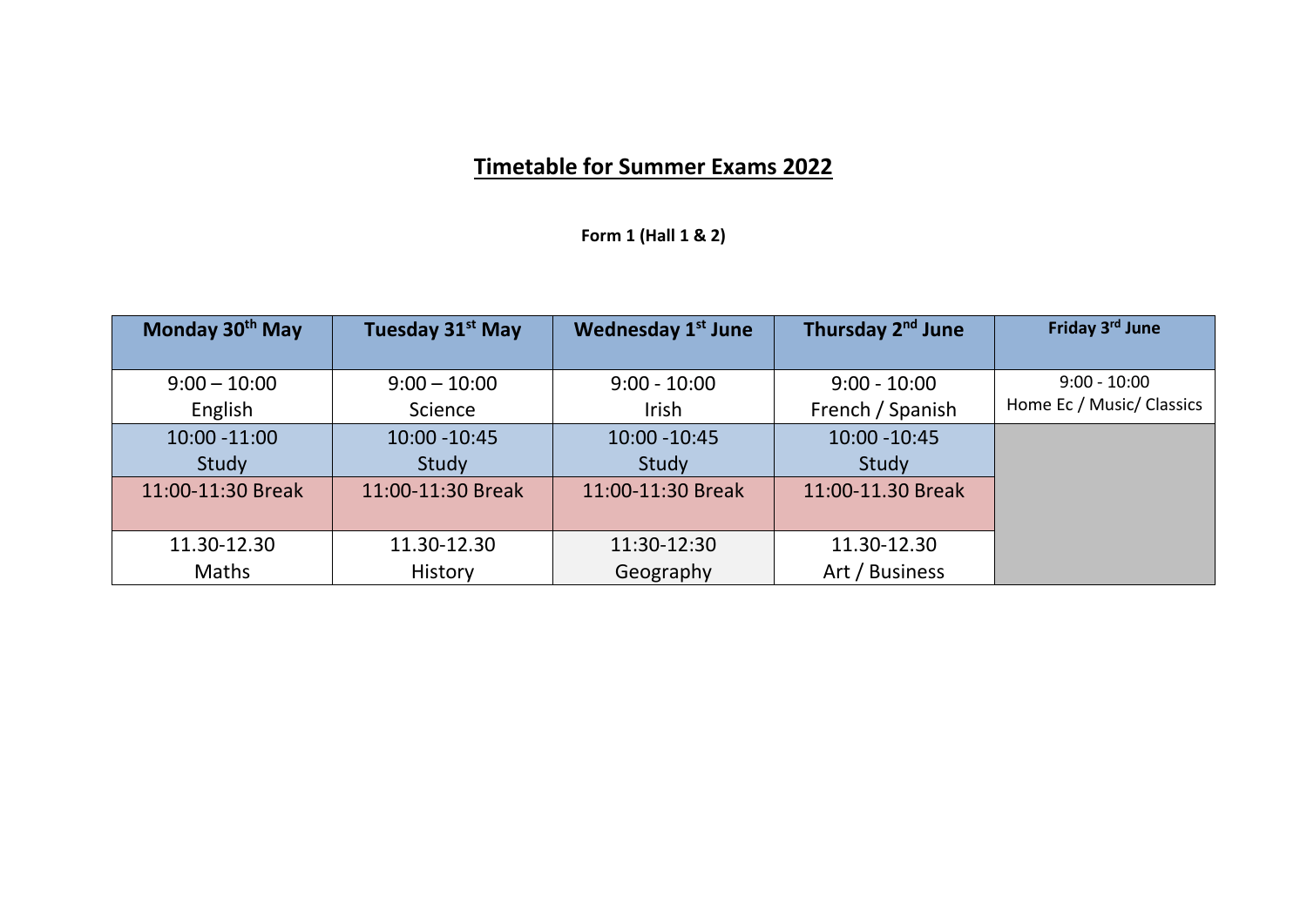## **Timetable for Summer Exams 2022**

| Form 2 (Room 7 & 8) |  |  |  |  |  |
|---------------------|--|--|--|--|--|
|---------------------|--|--|--|--|--|

| Monday 29th May   | Tuesday 30 <sup>th</sup> May | <b>Wednesday 1st June</b> | Thursday 2 <sup>nd</sup> June | Friday 3 <sup>rd</sup> June |
|-------------------|------------------------------|---------------------------|-------------------------------|-----------------------------|
|                   |                              |                           |                               |                             |
| $9:00 - 10:00$    | $9:00 - 10:00$               | $9:00 - 10:00$            | $9:00 - 10:00$                | $9:00 - 10:00$              |
| History           | Maths                        | English                   | Home Ec/ Classics             | Geography                   |
| 10:00 -11:00      | $10:00 - 11:00$              | $10:00 - 11:00$           | $10:00 - 11:00$               |                             |
| Study             | Study                        | Study                     | Study                         |                             |
| 11:00-11:30 Break | 11:00-11:30 Break            | 11:00-11:30 Break         | 11:00-11:30 Break             |                             |
|                   |                              |                           |                               |                             |
| 11.30-12.30       | 11.30-12.30                  | 11.30-12.30               | 11.30-12.30                   |                             |
| French / Spanish  | Irish                        | Science                   | <b>Business/Music</b>         |                             |